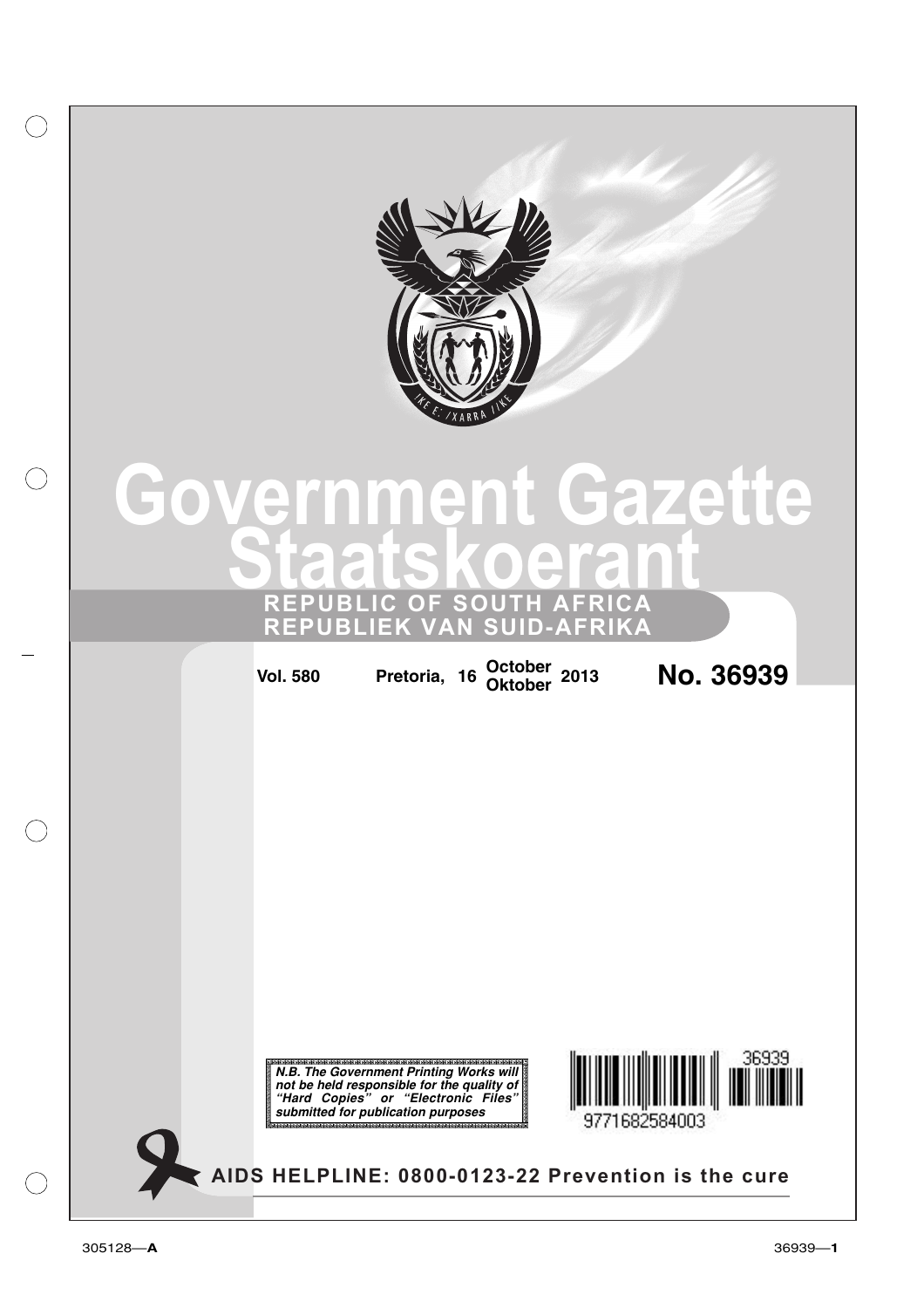### **IMPORTANT NOTICE**

**The Government Printing Works will not be held responsible for faxed documents not received due to errors on the fax machine or faxes received which are unclear or incomplete. Please be advised that an "OK" slip, received from a fax machine, will not be accepted as proof that documents were received by the GPW for printing. If documents are faxed to the GPW it will be the sender's responsibility to phone and confirm that the documents were received in good order.**

**Furthermore the Government Printing Works will also not be held responsible for cancellations and amendments which have not been done on original documents received from clients.**

# **CONTENTS • INHOUD**

Page Gazette No. No.  $\sim$  No.

**GOVERNMENT NOTICE**

#### **Basic Education, Department of**

Government Notice

799 National Education Policy Act (27/1996): Approval for the call for written submissions from stakeholder bodies and members of the public on the draft Curriculum and assessment Policy Statements for technology subjects to be listed in the National Curriculum Statement Grades R-12............................................................................................. 3 36939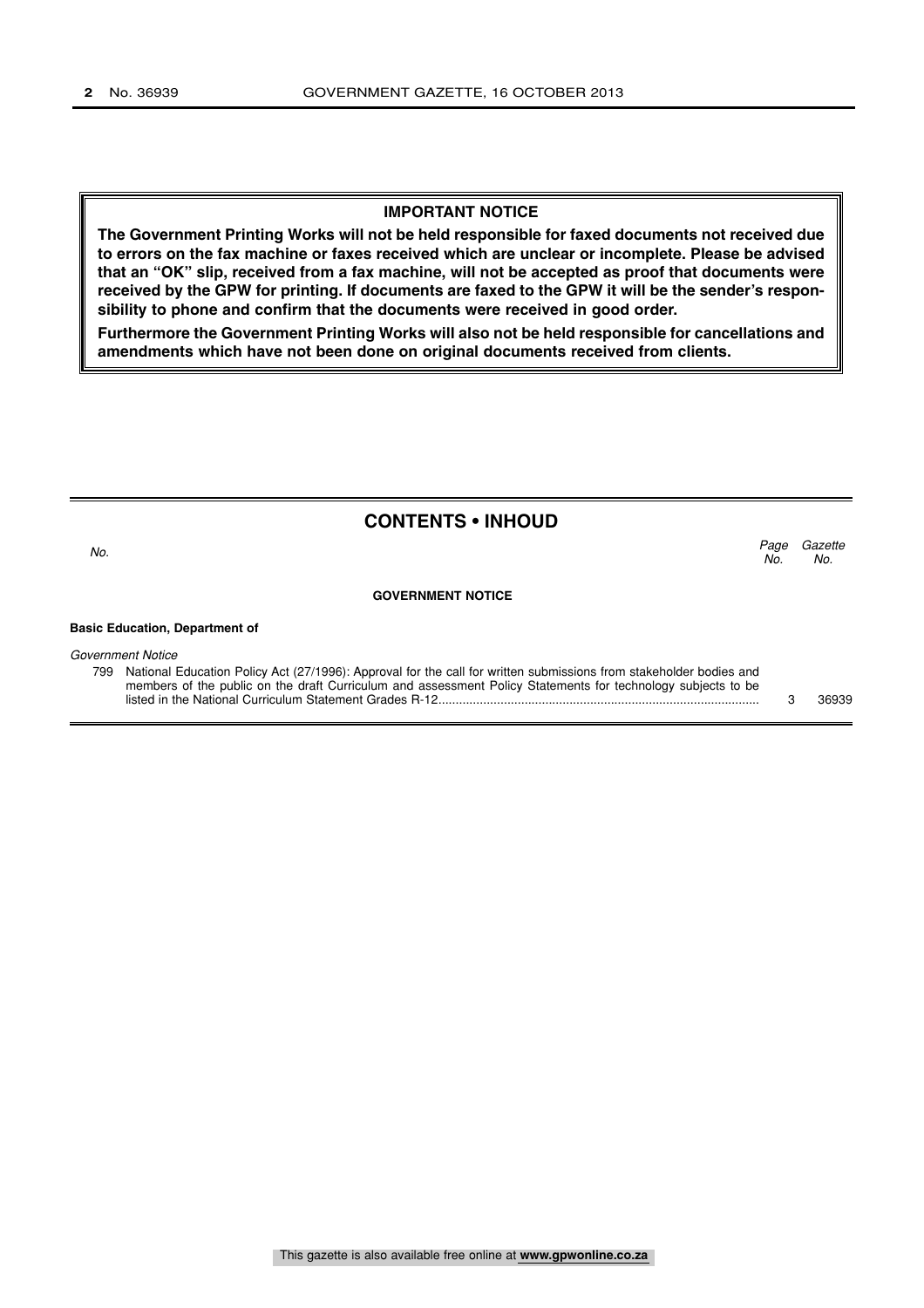# GOVERNMENT NOTICE

# **DEPARTMENT OF BASIC EDUCATION**

**No. 799 16 October 2013**

# NATIONAL EDUCATION POLICY ACT, 1996 (ACT NO. 27 OF 1996)

APPROVAL FOR THE CALL FOR WRITTEN SUBMISSIONS FROM STAKEHOLDER BODIES AND MEMBERS OF THE PUBLIC ON THE DRAFT CURRICULUM AND ASSESSMENT POLICY STATEMENTS FOR TECHNOLOGY SUBJECTS TO BE LISTED IN THE NATIONAL CURRICULUM STATEMENT GRADES R-12

- 1. I, Angelina Matsie Motshekga, Minister of Basic Education, hereby, in terms of Section 3(4)(1) of the National Education Policy Act, 1996 (Act No. 27 of 1996), after consultation with the Council of Education Ministers, invite stakeholder bodies and members of the public to comment on the draft Curriculum and Assessment Policy Statements for the following new technology subjects to be listed in the National Curriculum Statement Grades R-12:
	- (a) Civil Technology;
	- (b) Electrical Technology;
	- (c) Mechanical Technology;
	- (d) Technical Mathematics; and
	- (e) Technical Science.

# AVAILABILITY OF DOCUMENTS

2. The above-listed draft Curriculum and Assessment Policy Statements for technology subjects are obtainable on the following Departmental websites:

http://vvww.education.gov.za

http://wwvv.thutong.doe.gov.za